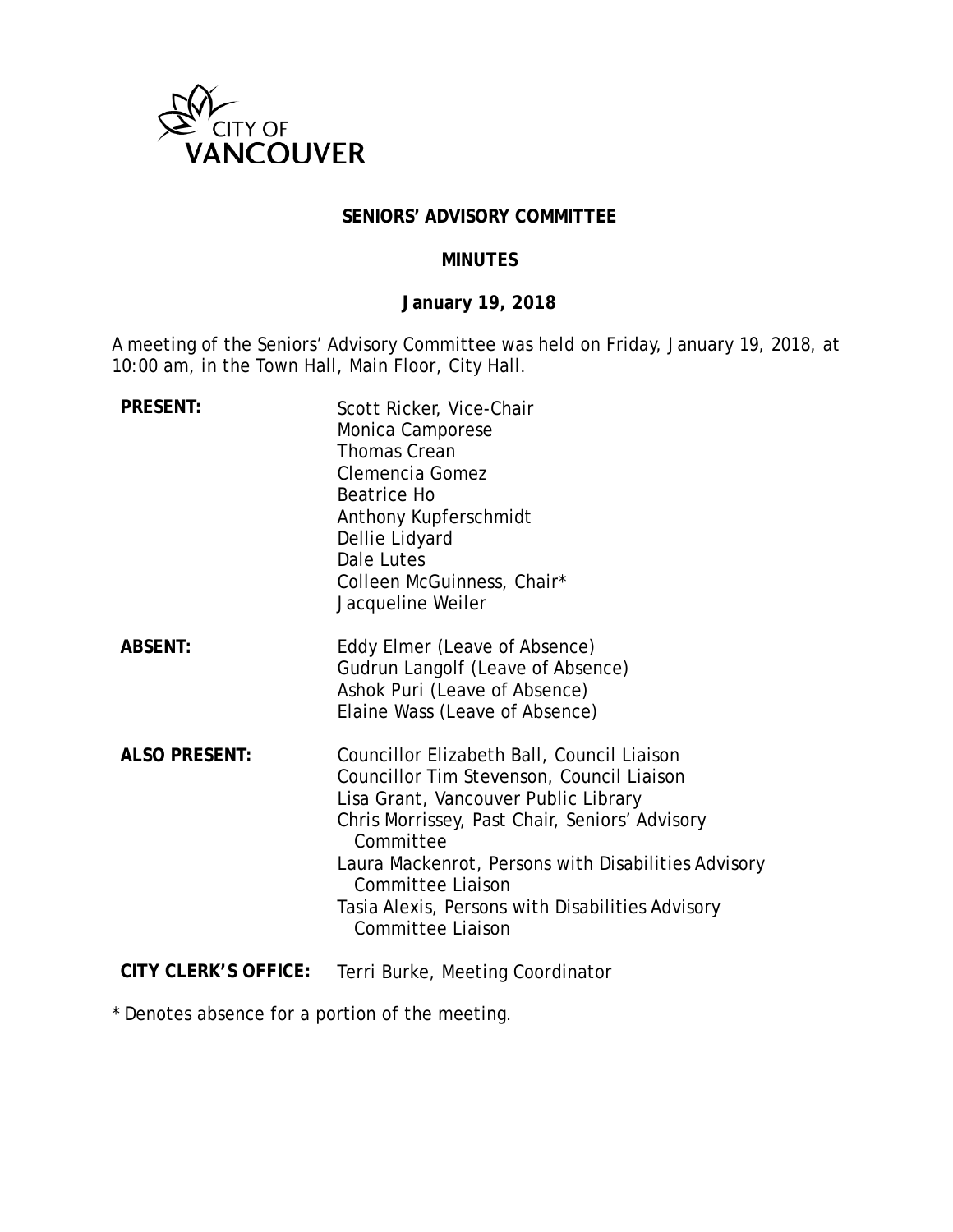#### **Leave of Absence Requests**

MOVED by Dale Lutes SECONDED by Beatrice Ho

> THAT Eddy Elmer, Gudrun Langolf, Ashok Puri, and Elaine Wass be granted Leaves of Absence for this meeting.

CARRIED UNANIMOUSLY (Colleen McGuinness absent for the vote)

## **Approval of Minutes**

MOVED by Dale Lutes SECONDED by Dellie Lidyard

> THAT the minutes of the Seniors' Advisory Committee meeting held November 17, 2017, be approved.

CARRIED UNANIMOUSLY (Colleen McGuinness absent for the vote)

## **1. Age Friendly Fitness**

Darren Miller, Landscape Designer, Parks and Recreation, provided a presentation regarding outdoor fitness options for seniors at Memorial Park South, including consultation results, open house results, and different options for the location and installation of the equipment. Mr. Miller also responded to questions.

## **2. Millennium Line Broadway Extension Project**

Steve Brown, Manager, Rapid Transit Office, presented the Draft Principles and Strategies for the Millennium Line Broadway Extension, including timelines, engagement, and next steps. Mr. Brown reviewed the draft principles and noted all the sections where the input of the Seniors' Advisory Committee was present. He also noted TransLink was considering a bathroom policy. Mr. Brown responded to questions.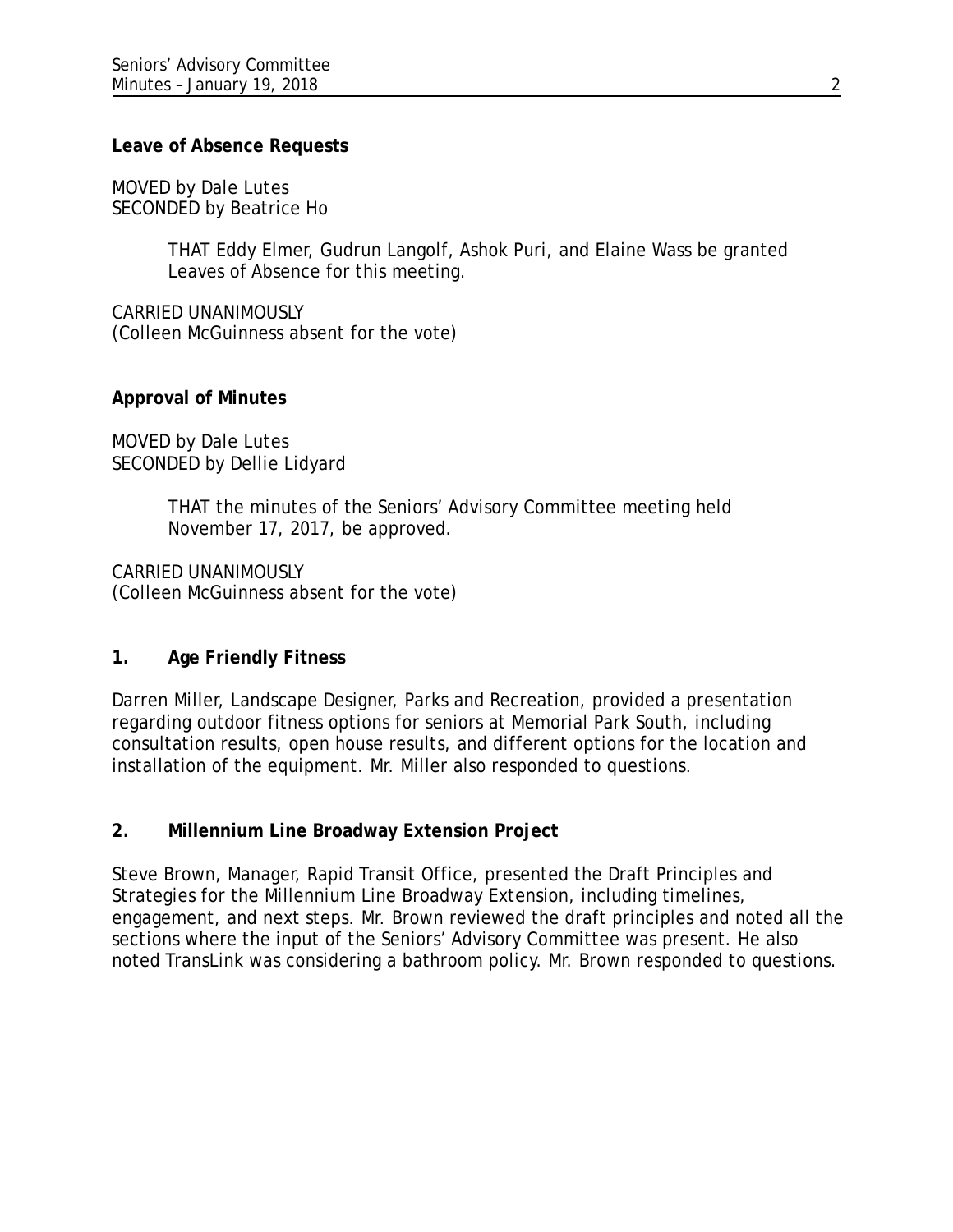# **3. Raising the Profile Petition**

Anthony Kupferschmidt provided information on the Raising the Profile Project. He noted an initiative of the project was a Provincial Summit on Aging which took place November 2-3, 2017, in Surrey, BC. The Committee discussed signing the declaration attached to the Raising the Profile Project and agreed to discuss the issue further at the next meeting.

More information can be found at the link below: <http://www.seniorsraisingtheprofile.ca/>

# **4. Subcommittee Reports**

Dellie Lidyard provided an update for the Transportation and Mobility Subcommittee, and along with Laura Mackenrot, Persons with Disabilities Advisory Committee liaison, noted an upcoming mobility stakeholder meeting, and the possibility of a double decker bus being made available at a future date for members to see, get on, and provide feedback.

Scott Ricker provided an update for the Housing Subcommittee and noted they had met with representatives from the Vancouver Tenants Union and the BC Non-Profit Housing Association. Mr. Ricker agreed to circulate two documents entitled "City of Vancouver Tenant Relocation Policy Assessment and Recommendations" and "Recommendations Re: City Permitting Process" (both on file in the City Clerk's Office).

The Committee agreed that the topic for the March 16, 2018, meeting would be housing, and various groups involved in housing would be invited to attend and present.

Mr. Kupferschmidt circulated information regarding a recent tour of the Rental Tenancy Branch he attended along with Elaine Wass.

Beatrice Ho provided an update for the Community Engagement Subcommittee and noted concerns regarding the washroom doors at the new Killarney Seniors Centre. Ms. Ho circulated the December 7, 2017, meeting minutes on this issue (on file in the City Clerk's Office).

The Committee discussed their Social Isolation and Loneliness Among Seniors (SILAS) Report. The Council Liaisons provided information on how the report could be brought forward to a future Council meeting.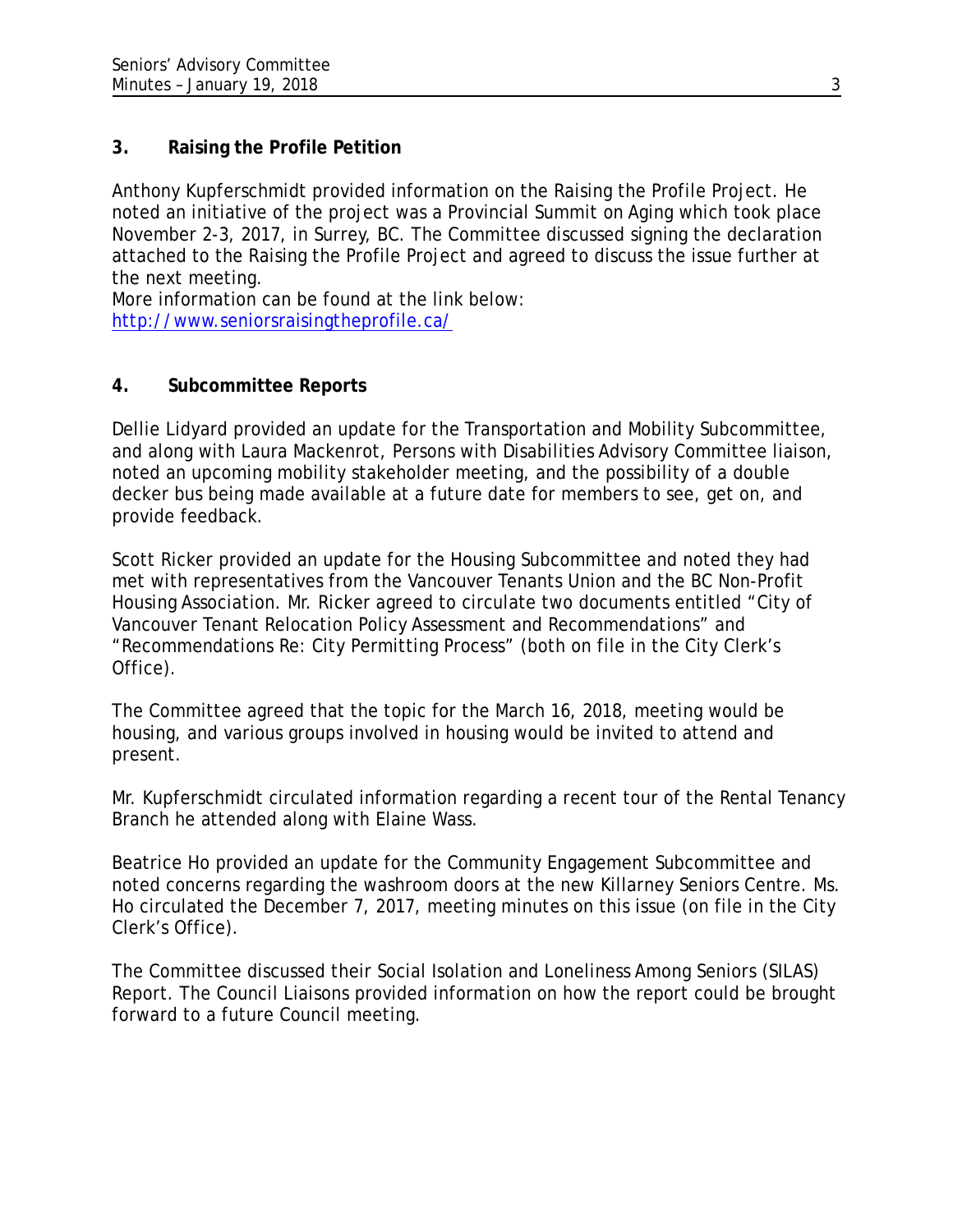MOVED by Anthony Kupferschmidt SECONDED by Clemencia Gomez

> THAT the City of Vancouver's Seniors' Advisory Committee agrees to circulate the Seniors' Advisory Committee's Social Isolation and Loneliness Among Seniors (SILAS) Report to Vancouver City Council by Monday, January 22, 2018.

FURTHER THAT the Committee requests feedback from Council members by Friday, February 2, 2018.

CARRIED UNANIMOUSLY

# **5. Liaison Reports**

Councillor Ball highlighted two recent motions that went before Council regarding the Gender Equality Strategy and a new bike lane on the Cambie Bridge. She also noted Councillor Stevenson would not be running in the 2018 Municipal election and thanked him for his years of service.

Councillor Stevenson discussed the 2018 election and spoke on his time and experience in Municipal politics. He also spoke on the Gender Equality Strategy and the new bike lane on Cambie Bridge.

## **6. West End BIA Collaboration**

Due to time constraints, this item was dealt with informally after the meeting adjourned.

## **7. New Business**

## **a. BritPlan 55+**

Chris Morrissey, Past Chair, Seniors' Advisory Committee, provided an overview of the renewed Britannia Seniors Centre proposal and requested Committee members endorse the plan. She circulated a document entitled "BritPlan 55+ Renewed Seniors Centre Proposal" (on file in the City Clerk's Office), which was received for information by the Committee.